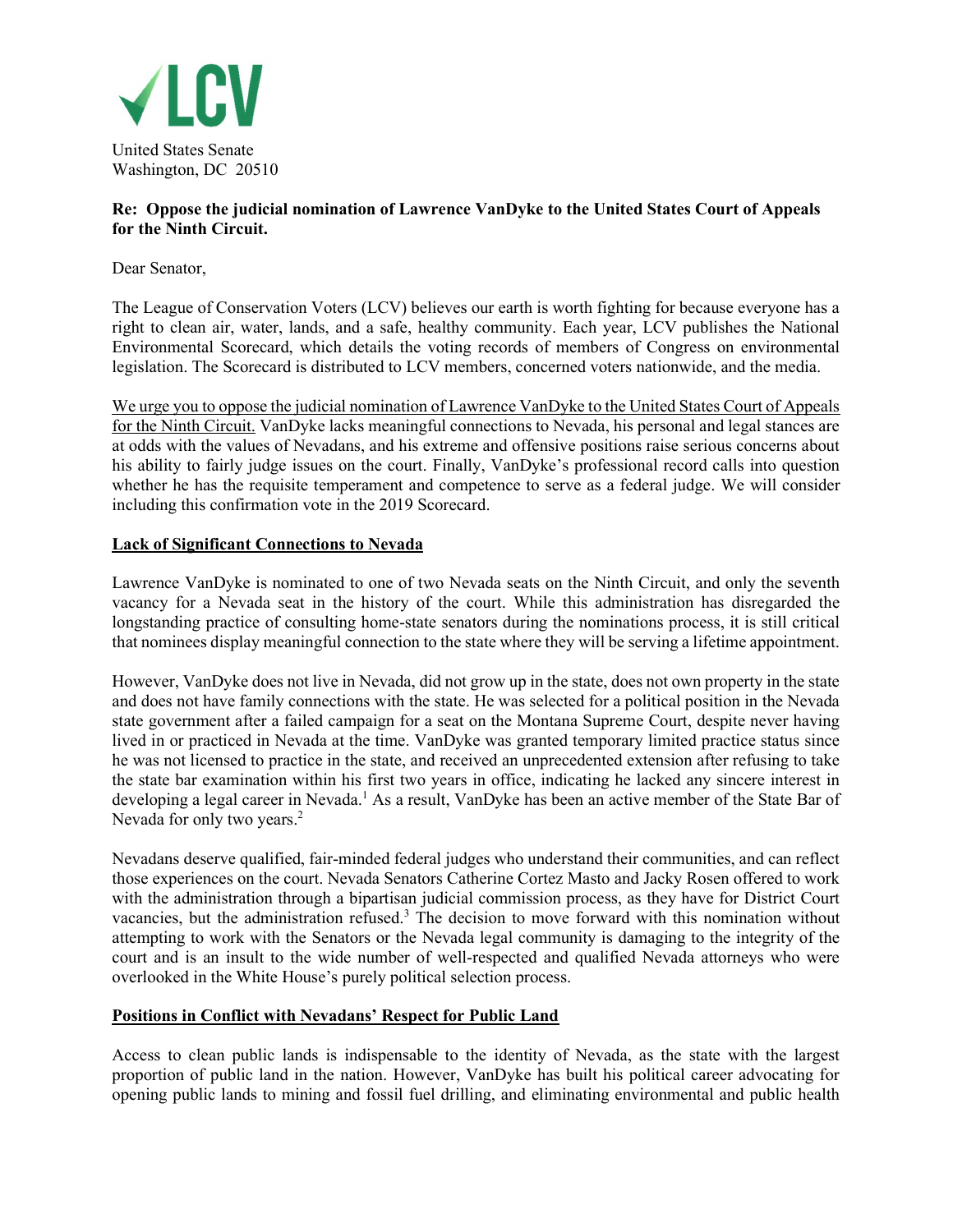

protections. This position was the foundation of his failed campaign for the Montana Supreme Court, supported by big corporate interests that funneled more than \$600,000 into the nonpartisan state campaign, including \$170,000 of Koch Brothers money.<sup>4</sup> VanDyke directly criticized the incumbent Justice for committing to Montana's constitutional right to a "clean and healthful environment," and leaflets during the campaign promised "Lawrence VanDyke will protect Montana jobs from environmental extremists."<sup>5</sup>

During his brief stint as Montana Solicitor General, VanDyke opposed permit guidance for surface mining, which sought to prevent dangerous mining pollution from entering waterways.<sup>6</sup> His brief countered that Montana and other states have sufficient rules in place and the federal government didn't have the authority to act, arguments which were rejected by the D.C. Circuit.<sup>7</sup>

VanDyke was selected as Nevada Solicitor General for the purpose of leading highly polarized and publicized legal actions opposing the Obama Administration. He joined with three mining companies opposing bipartisan efforts to protect sage-grouse habitats, which importantly prevented the need to list the sage-grouse as an endangered species.<sup>8</sup> The lawsuit was opposed by many in Nevada, including then-Republican Governor Brian Sandoval who said the lawsuit "does not represent the state of Nevada, the governor or any state agencies."<sup>9</sup>

In particular, he aggressively opposed efforts to protect water and air quality; VanDyke challenged the proposed Clean Water Rule, despite it being an important step forward for restoring the true scope of the Clean Water Act and protecting our nation's waterways.<sup>10</sup> He also sided with a major coal mine operator in a lawsuit to slow implementation of the Clean Air Act,<sup>11</sup> opposed the EPA's Clean Power Plan to address climate change,<sup>12</sup> and opposed the protection of one million acres of Grand Canyon watershed from the harms of uranium mining. $13$ 

As one of the lead attorneys for the Justice Department's Environment and Natural Resources Division, VanDyke defended the dirty and dangerous Keystone XL pipeline,<sup>14</sup> and argued for the repeal of a 2015 rule designed to protect water, wildlife and public health from the harmful effects of hydraulic fracturing on federal and tribal lands.<sup>15</sup> He repeatedly defended the federal government's failure to consider the impact of drilling before issuing permits, including near Chaco Culture National Historical Park in New Mexico,<sup>16</sup> and in Alaska's National Petroleum Reserve where the drilling threatens the Native Village of Nuiqsut's subsistence way of life. $17$ 

VanDyke's unbroken record of supporting fossil fuel expansion and rejecting environmental concerns displays a clear and incontrovertible bias that calls into question his ability to serve as an impartial judge in any environmental case. This is of particular concern given the importance of the Ninth Circuit Court of Appeals, which covers nearly three-quarters of the United States' public lands and serves a critical role in deciding some of our nation's most important environmental cases.

### Positions in Conflict with Nevadans' Respect for Immigrants and Indigenous Communities

VanDyke has also taken extreme positions against the immigrant and indigenous communities that conflict with the League of Conservation Voters' commitment to racial justice and equity. He supported President Trump's efforts to withhold federal funding from so called "sanctuary cities," a policy that puts immigrant communities at risk of exploitation by discouraging trust of and cooperation with local law enforcement,<sup>18</sup> and his office opposed President Obama's expansion of Deferred Action for Childhood Arrivals (DACA).<sup>19</sup>

VanDyke went on to lead a brief calling on the Supreme Court to overturn a decision that granted critical water rights to the Agua Caliente Band of Cahuilla Indians, arguing that is was a "nebulous claim that the federal reservation's purpose included the need for water," despite the fact that the region is extremely arid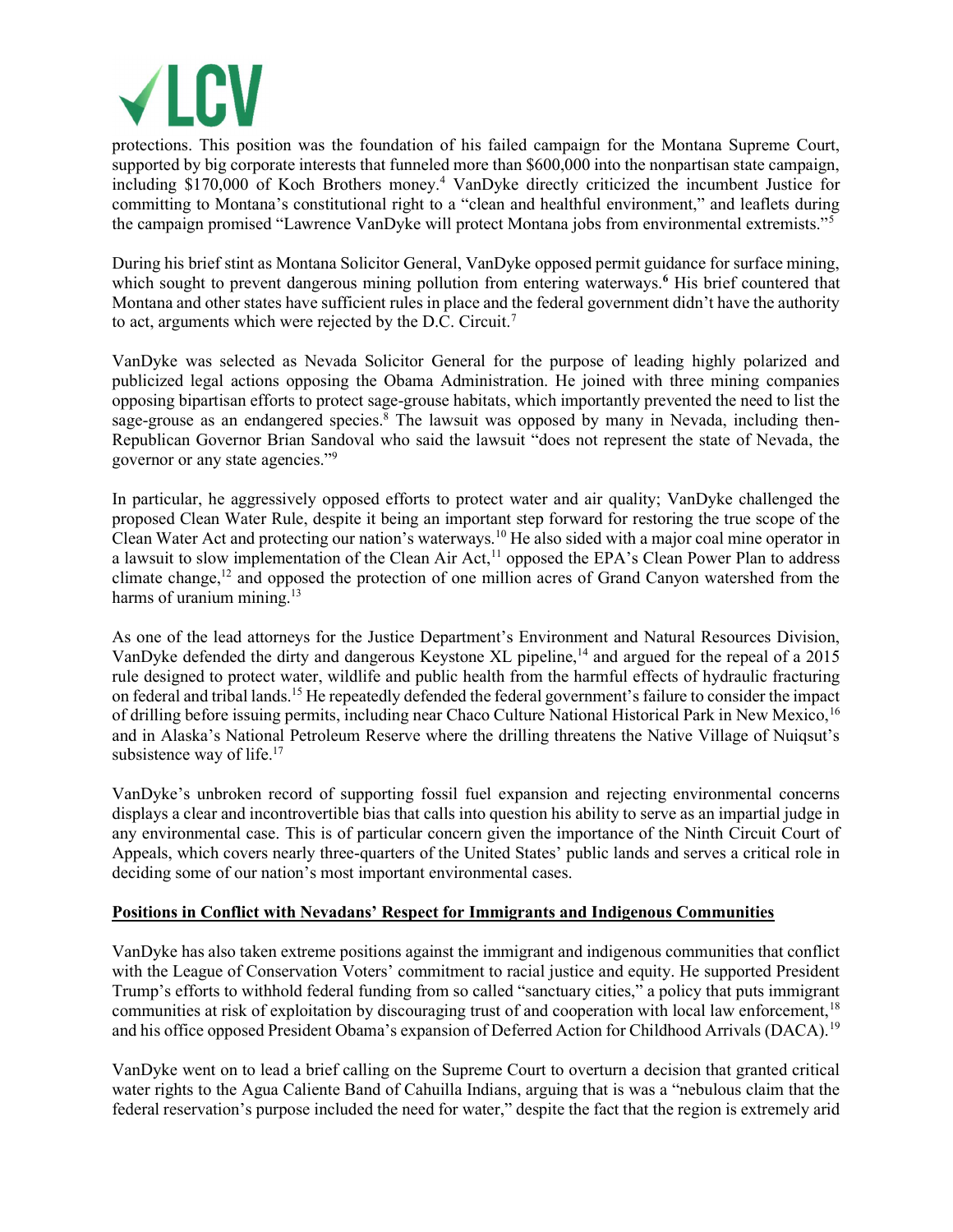

and was intended be a "permanent homeland" for the Agua Caliente Tribe.<sup>20</sup> Instead, he argued that the demands of water agencies should trump the needs of indigenous people, whose rights to the water had been ignored for generations.

# Offensive Writings and Association with Hate Groups

LGBTQ Equality: VanDyke has been a lifelong ideologue, and his most repeated and vociferous attacks have been against the LGBTQ community. In addition to repeatedly opposing marriage equality as a legal matter, VanDyke has questioned the ability of same-sex partners to properly raise children, arguing there is "ample reason for concern that same-sex marriage will hurt families, and consequentially children and society." In the same article, he asserted that controversial anti-gay conversion therapies are "substantiated,"<sup>21</sup> despite the overwhelming rejection by the medical community of these ineffective and dangerous practices. VanDyke also has ties to extreme anti-LGBTQ organizations, including two designated as "Hate Groups" by the Southern Poverty Law Center: The Family Research Council, which hosted a fundraiser for and donated to VanDyke's failed Montana Supreme Court race,<sup>22</sup> and Alliance Defending Freedom, where VanDyke served as a Blackstone Fellow, and who also contributed to his campaign.<sup>23</sup>

Access to Abortion: VanDyke coauthored an amicus brief defending Arizona's 20 week abortion ban, in which he argued that the Supreme Court should take up the case in order to review and overturn the precedents established by *Roe v. Wade*.<sup>24</sup> While working on the brief, he suggested comparing pregnant women and fetuses to animals, arguing that animal cruelty statutes should in principle apply to pregnancies and justify criminalizing abortion.<sup>25</sup>

Intelligent Design in Schools: In the Harvard Law Review, VanDyke gave a glowing review of a book arguing for the teaching of intelligent design (ID) in classrooms, providing misleading arguments to suggest evolution faces any meaningful scientific debate, and that the concepts of creationism and intelligent design are intellectually distinct. VanDyke laid bare his ideological motivations in the article, musing "the ideological defeat of naturalistic evolution at the hands of the ID movement would nicely illustrate 'survival of the fittest' – it could be Darwinism's last vindication."<sup>26</sup> The article was responded to with dismay from the broader legal,  $^{27}$  scientific,  $^{28}$  and political community,  $^{29}$  who quickly discredited the piece.

VanDyke's disregard for science as thoroughly researched as evolution raises serious concerns about his ability to rule fairly in cases involving complex scientific facts. And his writings not only provide an insight into his extreme personal viewpoints, but the way in which they consistently reflect his professional legal stances starkly displays the partisan and political way in which he approaches the law.

### Questions of Temperament and Competence

In addition to his extreme ideological positions, serious concerns have been raised about VanDyke's professional competence, and willingness to perform the duties of an impartial judge. Vandyke spent just over a year as Montana Solicitor General before resigning, though he remained on the payroll for an additional six months as he prepared and launched his failed campaign for a seat on the Montana Supreme Court. His argument for leaving was based on lack of autonomy within the office, but coworker statements and internal documents from his time in the Montana Attorney General office show a genuine disinterest in legal cases before the state, instead focusing his time on participation in high-profile amicus briefs with other states.<sup>30</sup>

Specifically, shortly after his resignation one colleague offered an unfiltered view of VanDyke's performance, stating: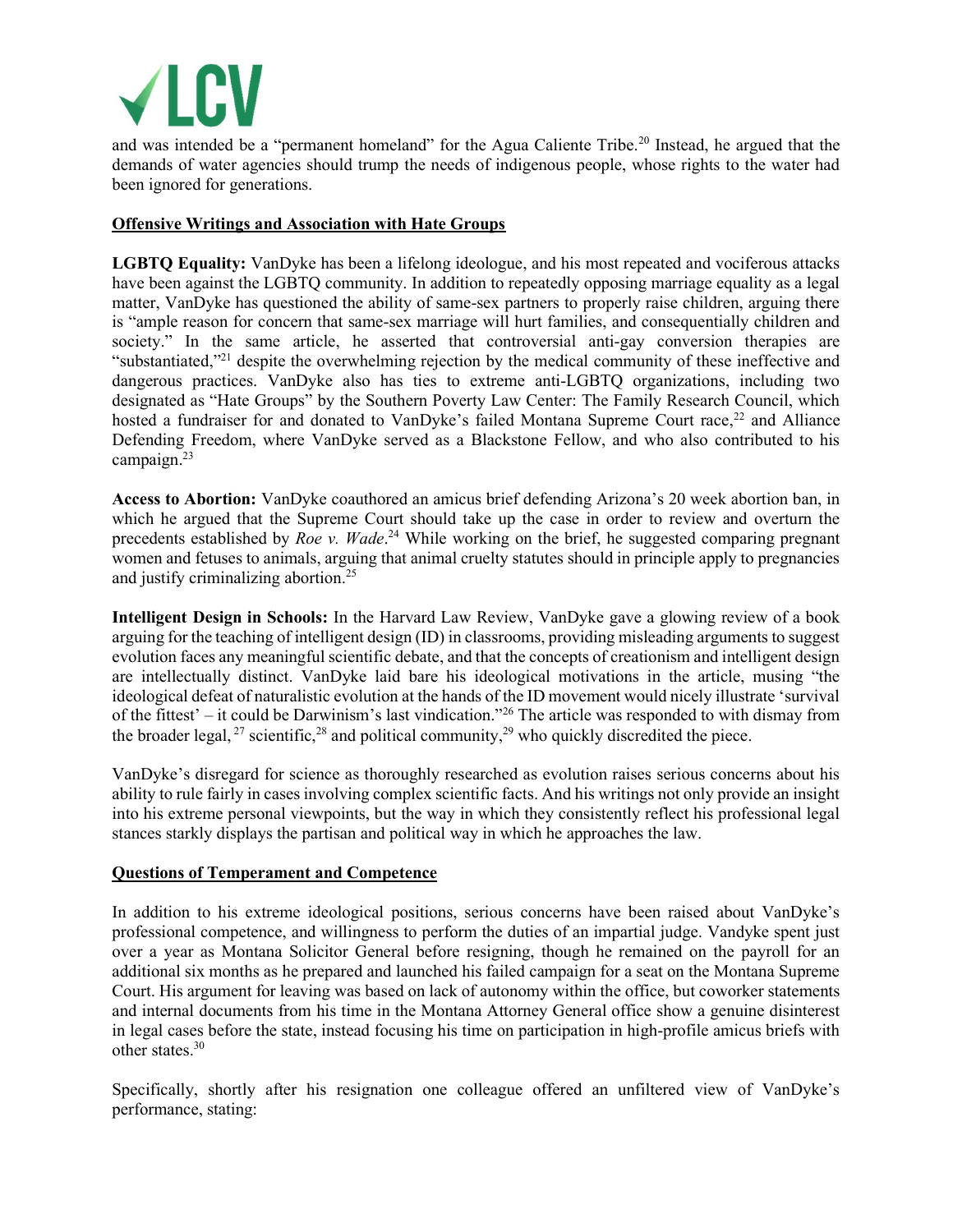

"Ever since he has arrived, Mr. VanDyke has been arrogant and disrespectful to others, both in and outside of this office. He avoids work. He does not have the skills to perform, nor desire to learn how to perform, the work of a lawyer. Now that he has resigned and refuses to work on cases assigned to him, while remaining on the payroll for the next several months.  $\ldots$ <sup>31</sup>

The attorney's views were not an aberration; the Attorney General's Chief of Staff agreed with the scathing critique, saying "your frustration does not exceed ours," and the Chief Deputy Attorney General was cited as agreeing with the comments, and had previously complained about VanDyke's unwillingness to work on relevant cases.<sup>32</sup>

As Montana Solicitor General, VanDyke vocally opposed the Montana Attorney General's decision to defend a Montana law banning independent expenditures by political parties to support or oppose judicial candidates, making his arguments internally for multiple months.<sup>33</sup> He did so less than three months before resigning and planning his run for one of those judicial seats at issue in the case, which resulted in the largest outpouring of political party and outside money in a Montana judicial race.<sup>34</sup> Six retired Montana Supreme Court Justices joined a letter opposing his nomination, calling Vandyke an "unqualified corporate lawyer" and raising serious concerns about the flood of outside corporate money his campaign was bringing to the state.<sup>35</sup>

VanDyke's nomination is part of a disturbing pattern by the Trump Administration to nominate federal judges with extreme ideological backgrounds and a lack of experience, for the deliberate purpose of perpetuating conservative policies. The administration should do better to respect the State of Nevada, and work with Senators Cortez Masto and Rosen to find a consensus candidate to serve fairly and impartially on the court.

For these reasons, LCV strongly urges you to oppose the judicial nomination of Lawrence VanDyke to the United States Court of Appeals for the Ninth Circuit. We will consider including this confirmation vote in the 2019 Scorecard. If you need more information, please call my office at (202) 785-8683 and ask to speak with a member of our government relations team.

Sincerely,

Serve Hymila.

Gene Karpinski President

<sup>&</sup>lt;sup>1</sup> Jon Ralston, *Nevada Solicitor General's Ability to Practice Law in Doubt*, The Nevada Independent (Jan 28, 2017), https://thenevadaindependent.com/article/nevada-solicitor-generals-ability-practice-law-doubt.

<sup>&</sup>lt;sup>2</sup> VanDyke, Lawrence J C (Active as of October 10, 2017), State Bar of Nevada, https://www.nvbar.org/find-alawyer/?usearch=13643.

<sup>&</sup>lt;sup>3</sup> Cortez Masto, Rosen Announce Bipartisan Nevada Judicial Appointment Commissions, Office of Senator Catherine Cortez Masto (Sep 18, 2019), https://www.cortezmasto.senate.gov/news/press-releases/cortez-mastorosen-announce-bipartisan-nevada-judicial-appointment-commissions.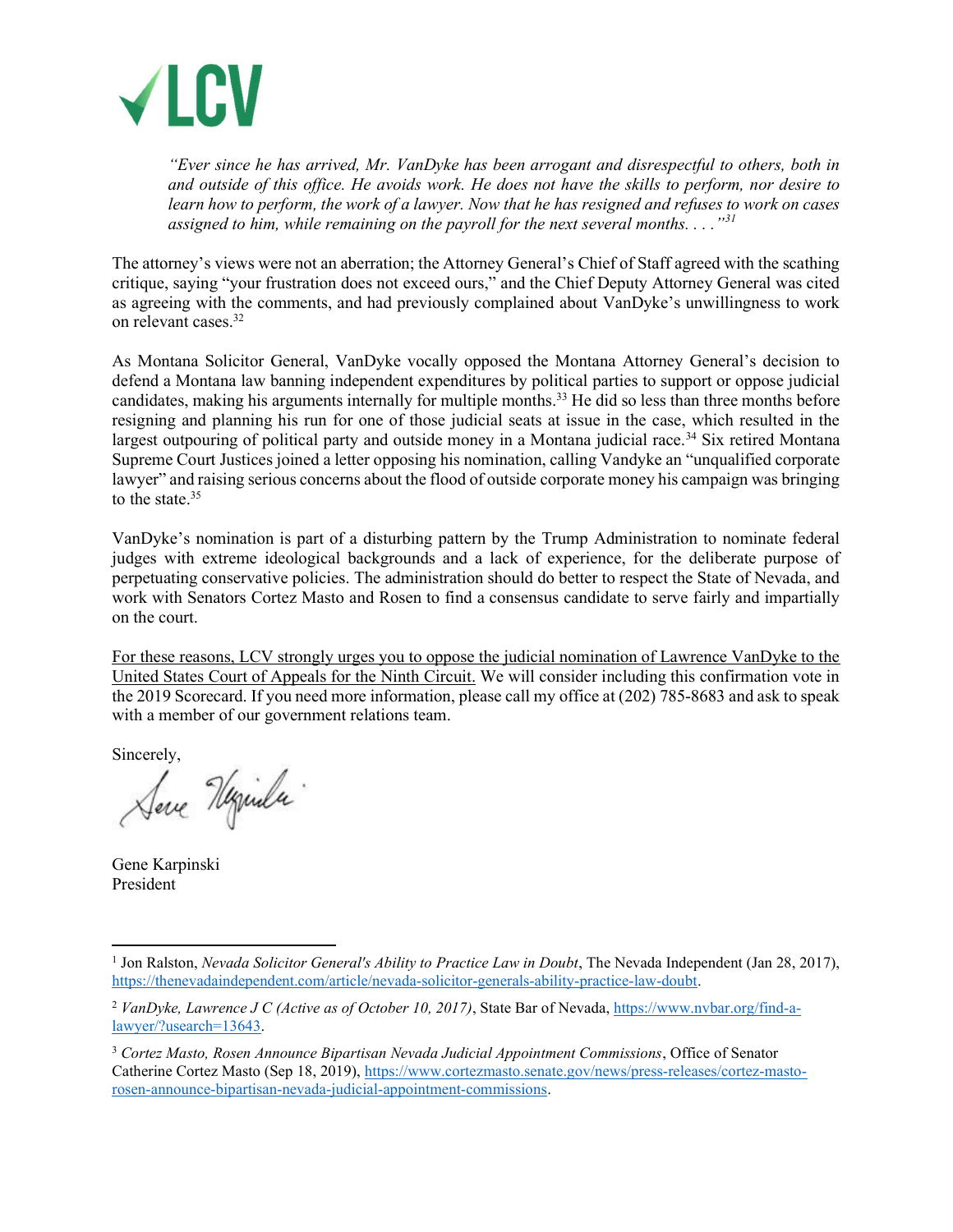

<sup>4</sup> Shaila Dewan, *Montana Judicial Race Joins Big-Money Fray*, The New York Times (Nov 2, 2014), https://www.nytimes.com/2014/11/03/us/montana-judicial-race-joins-big-money-fray.html.

<sup>5</sup> David Katz, Outside corporate interests are trying to shift the balance of the Montana Supreme Court. What it means for oil drilling along the Beartooth Front, Preserve the Beartooth Front (Oct 20, 2014), https://preservethebeartoothfront.com/2014/10/20/outside-corporate-interests-are-trying-to-shift-the-balance-of-themontana-supreme-court-what-it-means-for-oil-drilling-along-the-beartooth-front/#jp-carousel-6290

6 Brief of the states of Alabama, Alaska, Florida, Kansas, Michigan, Montana, Nebraska, Ohio, Oklahoma, South Carolina, and Virginia as Amicus Curiae, National Mining Assoc., et al. v. Jackson, et al., No. 12-5310 (D.C. Cir. 2014), https://media.dojmt.gov/wp-content/uploads/2013/07/NMA-Amicus-Brief-FILED.pdf.

<sup>7</sup> National Mining Assoc., et al. v. Jackson, et al., No. 12-5310 (D.C. Cir. 2014).

<sup>8</sup> Western Exploration LLC v. U.S. Dep't of the Interior, Case No. 3:15-cv-00491-MMD-VPC, (D. Nev.), first amended complaint for declaratory and injunctive relief (Oct 22, 2015), http://ag.nv.gov/uploadedFiles/agnvgov/Content/News/PR/PR\_Docs/2015/2015-10- 22<sup>MV</sup>vsDeptOfInterior\_AM\_Complaint.pdf

<sup>9</sup> Sandra Chereb, Sandoval, Laxalt Clash Over Sage grouse Lawsuit, Las Vegas Review-Journal, (Oct 22, 2015), https://www.reviewjournal.com/news/sandoval-laxalt-clash-over-sage-grouse-lawsuit/

<sup>10</sup> North Dakota v. EPA, No. 3:15-cv-59 (D. N.D. 2015), http://ag.nv.gov/uploadedFiles/agnvgov/Content/News/PR/PR\_Docs/2015/2015-06-29\_EPA\_USACE.pdf.

<sup>11</sup> Brief of the state of West Virginia and 15 other states as Amicus Curiae, *Murray Energy Corp. v. McCarthy*, No. 5:14-CV-39 (N.D. W.V. 2014), http://blogs2.law.columbia.edu/climate-change-litigation/wpcontent/uploads/sites/16/case-documents/2017/20170407\_docket-16-2432\_amicus-brief-2.pdf.

<sup>12</sup> Brief of the state of Nevada and Consumers' Research as Amicus Curiae, *State of West Virginia v. EPA*, No. 15-1363 (Feb 23, 2016), http://ag.nv.gov/uploadedFiles/agnvgov/Content/News/PR/PR\_Docs/2016/2016-02- 24 StateOfWV v EPA.pdf.

<sup>13</sup> Brief of the states of Arizona, Montana, Nevada, and Utah as Amicus Curiae, National Mining Association v. S.M.R. Jewell, et al, 877 F.3d 845 (Apr 17, 2015), http://ag.nv.gov/uploadedFiles/agnvgov/Content/News/PR/PR\_Docs/2015/2015-04- 20\_Lawrence\_Amicus\_Brief.pdf.

<sup>14</sup> Northern Plains Resource Council et al v. U.S. Army Corps of Engineers et al, No. CV-19-44-GF-BMM, (D. Mon.), see http://www.startribune.com/lawsuit-challenges-us-approvals-of-keystone-xl-pipeline/512064942/

<sup>15</sup> California v. Bureau of Land Mgmt., No. 18-CV-00521-HSG, (N.D. Cal.), federal defendants' cross motion for summary judgment (Aug 2, 2019), https://www.law360.com/articles/1185329/attachments/0.

<sup>16</sup> Dine Citizens Against Ruining Our Env't v. Bernhardt, 923 F.3d 831 (10th Cir. 2019), federal defendants' response in opposition to plaintiffs' motion (Aug 14, 2019) http://blogs2.law.columbia.edu/climate-changelitigation/wp-content/uploads/sites/16/case-documents/2019/20190814\_docket-119-cv-00703\_response.pdf.

<sup>17</sup> Native Village of Nuigsut et al v. Bureau of Land Management et al. No. 3:19-CV-00056, (D.Ala.), federal defendants' brief in opposition to plaintiffs (July 17, 2019), https://www.law360.com/articles/1179629/attachments/0.

<sup>18</sup> Brief of the states of West Virginia, Louisiana, Alabama, Arkansas, Michigan, Nevada, Ohio, Oklahoma, South Carolina, and Texas as Amicus Curiae, City & Cty. of San Francisco v. Trump, 897 F. 3d 1225 (9th Cir 2018), http://ago.wv.gov/Documents/2017.06.16%20Sanctuary%20Brief.PDF.

<sup>19</sup> Texas v. United States, 809 F.3d 134 (Nov 9, 2015).

<sup>20</sup> Brief of the States of Nevada, Arizona, Arkansas, Idaho, Nebraska, North Dakota, South Dakota, Texas, Wisconsin, And Wyoming as Amicus Curiae, Coachella Valley Water District v. Agua Caliente Band of Cahuilla Indians, 849 F.3d 1262 (9th Cir. 2017), https://www.scotusblog.com/wp-content/uploads/2017/08/17-40-17-42-certtsac-states-of-nevada.pdf.